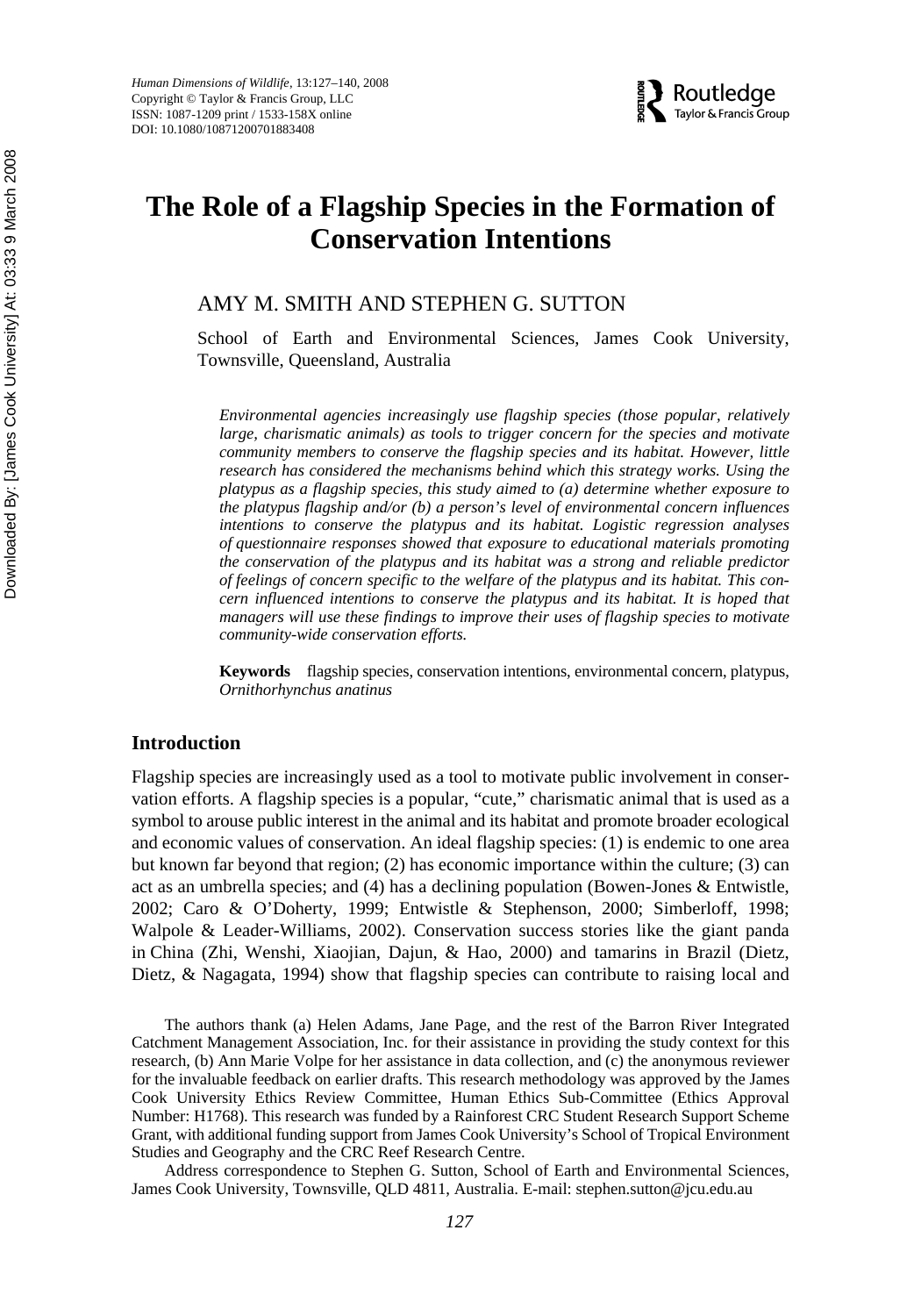international public support for species and habitat conservation (Dietz et al., 1994; Ginsberg, 2001; Zhi et al., 2000).

Flagship species provide individuals with exposure to the species and focus public attention on its conservation values. It is hypothesized that flagship exposure leads to the development of concern for the species (Caro & O'Doherty, 1999; Myers & Saunders, 2002), which ultimately motivates people to take actions (financial or otherwise) to conserve the flagship species, its habitat, and associated biodiversity (Bowen-Jones & Entwistle, 2002; Dietz et al., 1994; Entwistle & Stephenson, 2000; Leader-Williams & Dublin, 2000; Walpole & Leader-Williams, 2002; White, Gregory, Lindley, & Richards, 1997; Zhi et al., 2000).

Although the studies cited earlier suggest a link between flagship exposure and increased environmental concern and conservation actions, other findings suggest that flagship exposure alone is not enough to influence either a broader concern for the species' habitat (e.g., Vining, 2003) or conservation behaviors. Rather, effecting behavior change may require education that instills an understanding of the interconnectedness of the species, its habitat, and human well-being (Dietz et al., 1994) and also addresses barriers to actions (McKenzie-Mohr, 2000).

It is clear that exposure to a species can take many forms, ranging from simple exposure to flagship symbols and educational materials to direct experiences with the species and its habitat. It is not known, however, whether type of exposure to a species has an effect on an individual's level of concern or conservation intentions and behaviors regarding that species. This study explores the relationship between exposure type and conservation intentions using the platypus (*Ornithorhynchus anatinus*) as a case study.

## **Study Context**

The platypus was chosen for this study because it meets all of the aforementioned criteria for an ideal flagship species (see Caro & O'Doherty, 1999; Entwistle & Stephenson, 2000), and because it has been used as a flagship species since 2000 by the Barron River Integrated Catchment Management Association (BRICMA) in north Queensland, Australia. BRICMA uses a variety of educational tools (e.g., information packets, public talks, displays, media events) featuring the platypus, its habitat requirements, and suggested conservation actions, in an effort to foster community-wide concern for the species and motivate people to take actions to help ensure that local waterways are suitable platypus habitat (see http://www.barronriver.com.au).

## **Theoretical Framework**

This study tests whether different types of exposure to the flagship platypus influence intentions to conserve the platypus and its habitat (1) directly; or (2) indirectly as mediated by environmental concern and general ecological intentions. The model tested is outlined in Figure 1 and described in what follows.

#### $Exposure \rightarrow Conservation$  *Intentions*

This study evaluated four ways in which a person could have been exposed to the platypus and its habitat: (1) exposure to BRICMA and its educational materials (including logo, newsletters, website, fact sheets, media events, etc.), (2) direct experience with the platypus in the wild or in captivity, (3) direct experience with the platypus' riparian habitat, and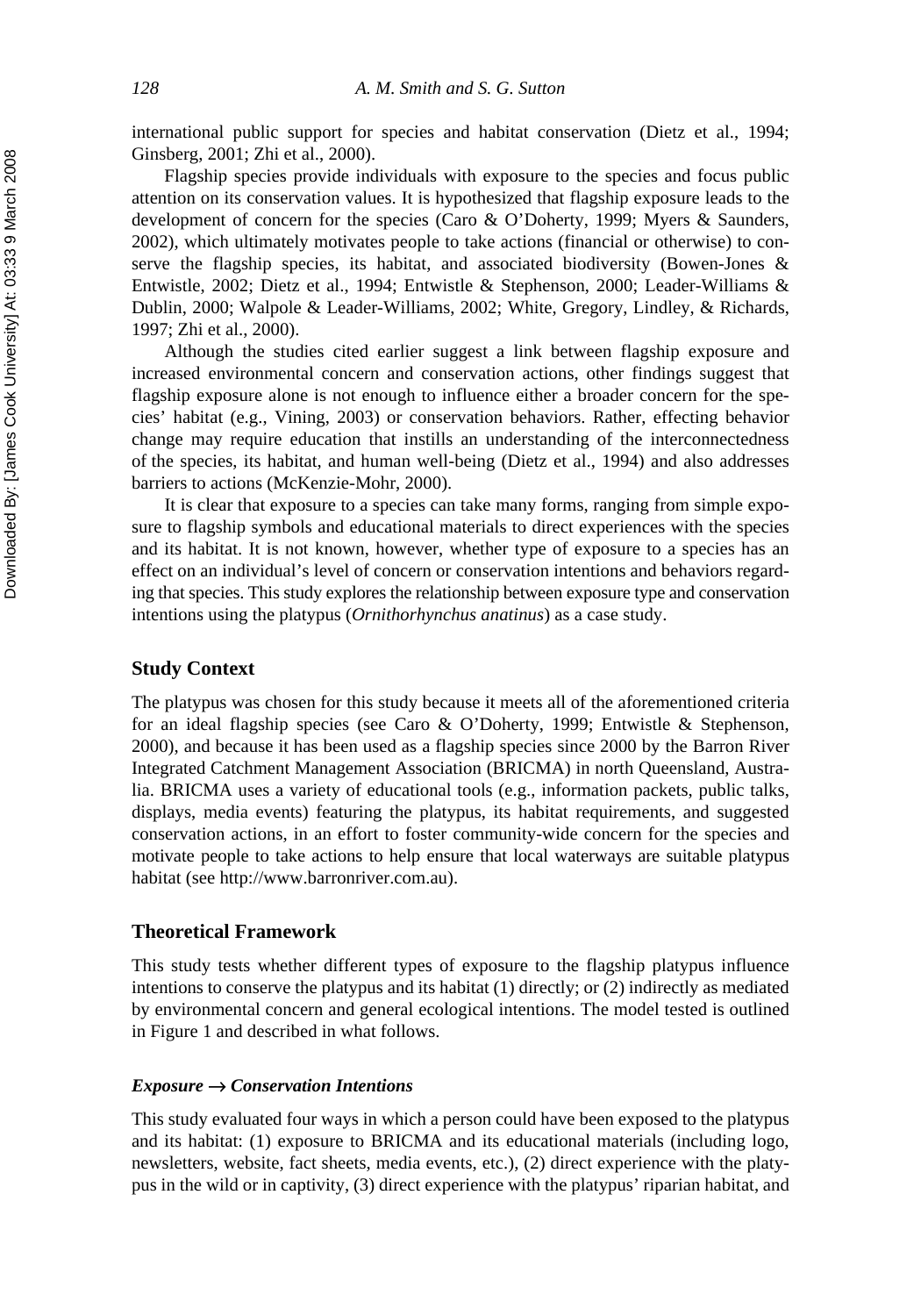

**Figure 1.** The proposed pathways of analysis for determining the relationships between exposure, environmental concern, and intention. The bold solid arrows represent the primary path of investigation; the dotted arrows are the secondary path of investigation, and the solid thinner arrow shows how to account for the effects of general ecological intentions.

(4) involvement in environmental organizations or activities. The first three exposure types are all related to the platypus and its conservation. Involvement in other environmental activities is a less specific level of exposure relating to conservation behaviors in general.

People are more likely to behave according to those attitudes formed by direct experience (Fazio & Zanna, 1978). Exposure to BRICMA should influence conservation intentions because BRICMA's educational materials are designed to promote the need to conserve the platypus and its habitat while addressing the barriers for action (Monroe, 2003). The types of educational tools used by BRICMA have been shown to raise environmental knowledge, attitudes, values, conservation intentions, and behavior (Dietz et al., 1994; Finger, 1994; Tung, Huang, & Kawata, 2002). Previous studies have also shown that prior direct experiences with nature and wildlife are among the best predictors of ecological behavior (Bogner, 1998; Finger, 1994; Kals, Schumacher, & Montada, 1999; Vaske & Kobrin, 2001), suggesting that exposure to the platypus and its stream habitat should also influence conservation intentions and behaviors relating to the platypus. Partaking in one type of ecological behavior (e.g., involvement in other environmental organizations or activities) has also been found to be a strong predictor of future ecological behaviors (Finger, 1994). This type of exposure may be limited, however, because it does not necessarily relate to the desired conservation actions relating to the platypus' habitat.

## *Environmental Concern ® Conservation Intentions*

Environmental concern is most commonly considered an attitude (i.e., a psychological tendency expressed by labeling degrees of positive or negative associations; Ajzen, 1991; Eagly & Chaiken, 1993) relating to how human behavior affects the environment. "Environmental concern" has been used to represent both specific attitudes (Fransson & Gärling, 1999) toward the conservation of a single species and more general attitudes or value orientations relating to the environment in general (Abdul-Muhmin, 2007; Bamberg, 2003;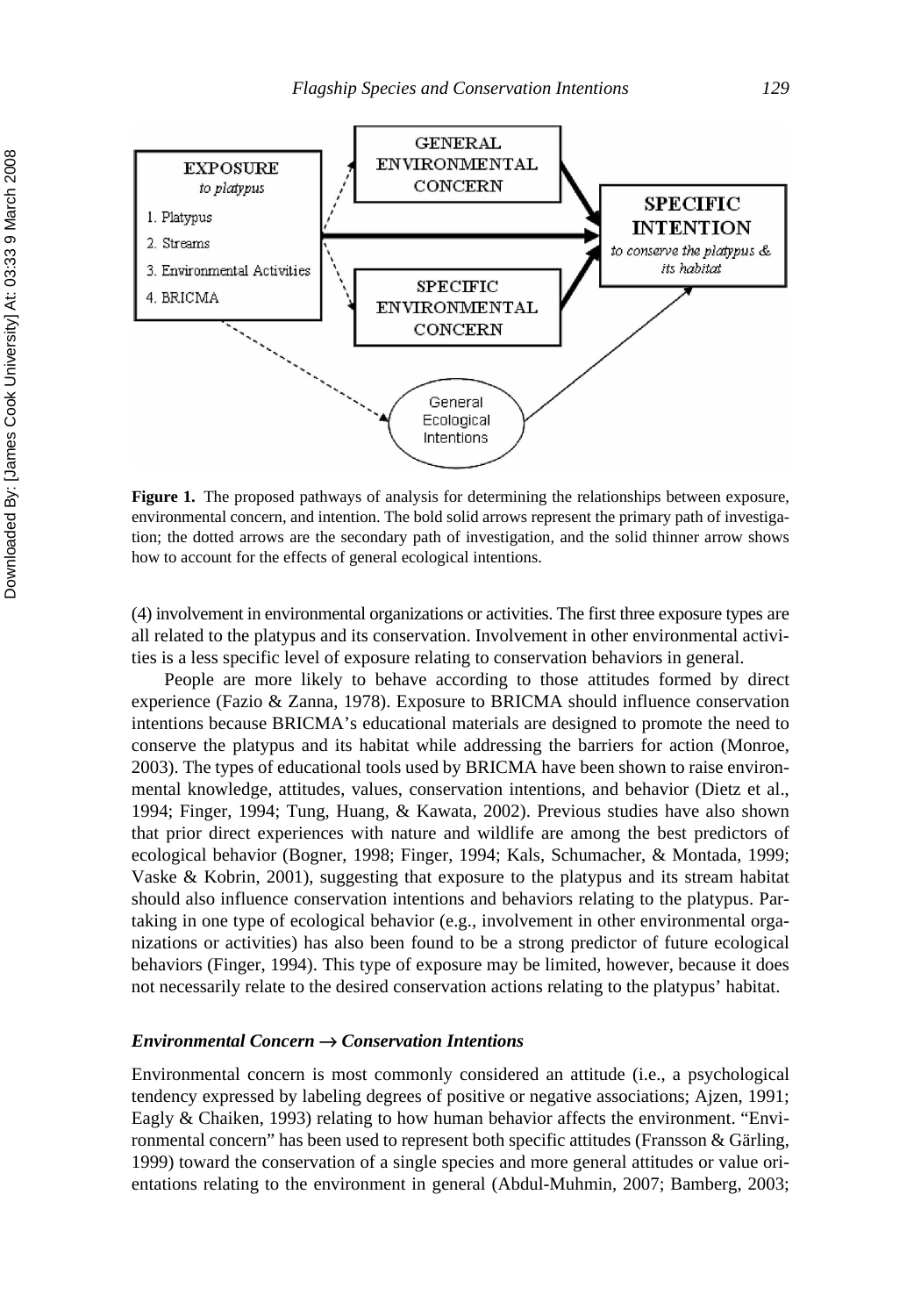Fransson & Gärling, 1999; Stern, 2000). Both the specific and general conceptualizations of environmental concern can influence behavioral intentions (Fransson & Gärling, 1999; Stern & Dietz, 1994).

Environmental concern has not been operationalized consistently in previous studies (Bamberg, 2003). In this study, environmental concern is operationalized as a threedimensional construct (following Bentrupperbäumer, 1997): (1) *Saliency* represents beliefs about the urgency and importance of conserving the species (specific environmental concern) or the environment (general environmental concern; Stern, 2000; Stern & Dietz, 1994; Stern, Dietz, & Kalof, 1993); (2) *Empathy* is an emotional response characterized by feelings of compassion for the perceived welfare of the species or the environment (Davis, 1980, 1983; Eisenberg & Miller, 1987; Schultz, 2000); (3) *Responsibility* is a sense of obligation to act to conserve the species or the environment (Bentrupperbäumer, 1997; Gärling, Fujii, Gärling, & Jakobsson, 2003; Kaiser & Shimoda, 1999; Schwartz, 1970; Stern, 2000; Stern & Dietz, 1994; Stern et al., 1993).

The three components of environmental concern (saliency, empathy, and responsibility), have been shown to influence behavioral intentions. Empathy has a low to moderate relationship with prosocial behavior (Davis, 1983; Eisenberg & Miller, 1987; Mehrabian & Epstein, 1972), a category of behavior for which conservation actions belong. High levels of environmental saliency (Stern & Dietz, 1994; Stern et al., 1993) and responsibility (e.g. Hines, Hungerford, & Tomera, 1987; Kahn, 2003; Kaiser, Ranney, Hartig, & Bowler, 1999; Kaiser & Shimoda, 1999) have correlated with stronger ecological intentions. These findings suggest that when considered collectively as a measure of concern for the platypus and its habitat (or for the environment in general), environmental concern will influence intentions to conserve the platypus and its habitat.

## *Exposure ® Environmental Concern*

It is hypothesized that the various types of exposure to a flagship species can influence conservation intentions indirectly by influencing environmental concern. Dietz and colleagues (1994) showed that exposure through educational materials (like those used by BRICMA) influenced local residents to develop a greater sense of responsibility to care for their local environment in general. Previous literature has argued that exposures via direct interactions with animals (Myers & Saunders, 2002) and by viewing photographs of animals being harmed by nature (Schultz, 2000) can contribute to the formation of heightened concern for animals. Vaske and Kobrin (2001) found that repeated experiences with nature of personal importance or meaning can lead to a deeply felt emotional attachment to the place, leading to a level of concern for it, which can lead to actions to conserve that place. Previous positive experiences acting in an environmentally friendly manner (e.g., involvement in other environmental activities) have influenced general environmental concern (Abdul-Muhmin, 2007). These findings support the idea that exposure to a flagship species will influence both the specific and general levels of environmental concern and ultimately lead to intentions to conserve the platypus and its habitat.

#### *General Ecological Intentions*

An individual's propensity to engage in ecological behaviors in general (i.e., their general ecological intentions) will influence their intentions to engage in specific ecological behaviors (Abdul-Muhmin, 2007; Finger, 1994; Knussen, Yule, MacKenzie, & Wells, 2004). Variation in general ecological intentions is likely to account for a substantial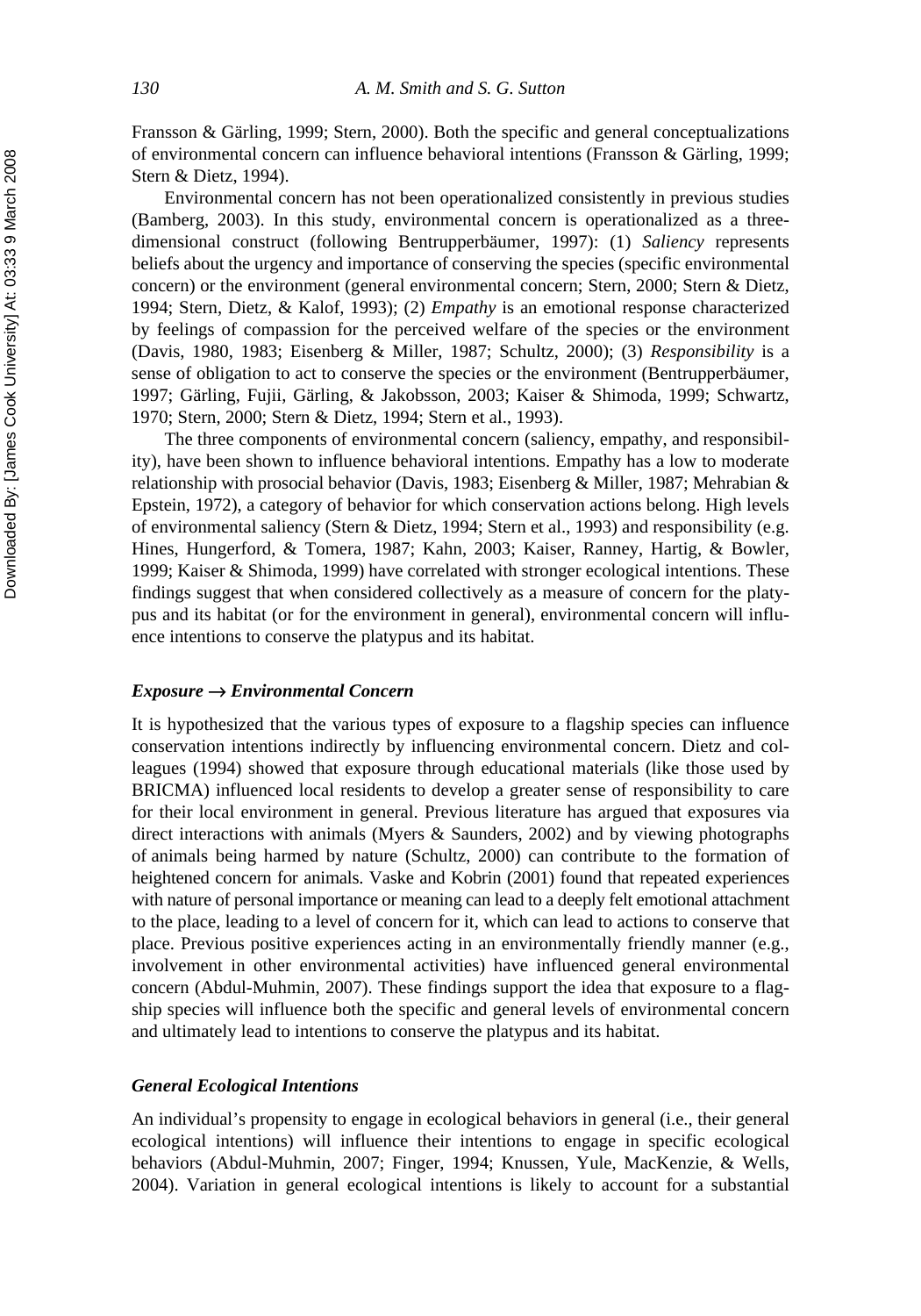amount of the variation in specific intentions to engage in conservation actions related to the platypus and its habitat. A measure of general ecological intentions is included in the model to (1) allow the effects of exposure and environmental concern to be tested after accounting for any relationship between an individual's general ecological intentions and specific intentions to conserve the platypus, and (2) test whether general ecological intentions are influenced by exposure to the platypus and therefore act as a mediating variable between exposure and specific conservation intentions.

# **Methodology**

#### *Data Collection*

A random sample of Barron River Catchment residents (aged 18 years and older) was surveyed in 2004 to collect data on their: (1) general predisposition toward the environment, (2) level of concern for the conservation of the platypus, its habitat, and the environment, (3) exposure to the platypus as a flagship species, and (4) intentions to conserve platypus habitat. Survey packets (including an introductory letter, a 20-minute self-administered questionnaire, and a reply-paid envelope) were mailed to post office boxes within the Catchment. Post office box selection involved a stratified random sampling procedure (de Vaus, 2002) that aimed to reach approximately 8% (*n* = 500) of the 6,221 privately owned P.O. Boxes within the Catchment. An additional 150 survey packets were personally delivered to randomly selected households using multistage cluster sampling (de Vaus, 2002).

One hundred and sixty-nine (26%) completed surveys were returned. This response rate is comparable with previously published studies on Australian wildlife using a similar methodology (Hill, Carbery, & Deane, 2007). No attempt was made to contact non-respondents to check for non-response bias; however, a comparison of the sample demographics with the Australian Bureau of Statistics 2001 Census statistics for the region indicates that the sample adequately represented the local population in terms of age and gender.

# *Variables*

*Specific conservation intentions.* Individuals' intentions to conserve platypus and/or platypus habitat were collected by asking them to rank their level of agreement with five behavioral intentions statements on a 5-point Likert scale ranging from "1, strongly disagree," to "3, neutral," to "5, strongly agree." The statements were designed to address a variety of actions people could take to conserve the platypus and its habitat (cf. Kaiser & Wilson, 2000). After reverse-coding the negatively worded item, the five items were averaged to create an ordinal index of conservation intentions (*M* index score = 3.89;  $SD = .58$ ). Because of the relatively small number of items in the scale (i.e., less than 10; Cortina, 1993; Pallant, 2007), the unidimensionality and internal consistency reliability of the scales were confirmed using inter-item correlations; inter-item correlations were within the recommended range of  $.15-.50$  (Clark & Watson, 1995). The average inter-item correlation of .37 indicates an acceptable level of reliability for the specific conservation intentions scale (Table 1).

*Exposure variables.* The four exposure variables were divided into specific and general levels. At the specific level, respondents were asked to indicate whether they had been exposed to the platypus or platypus habitat by: (1) visiting streams near their homes; (2) seeing a platypus in the wild or in captivity; and/or (3) through exposure to BRICMA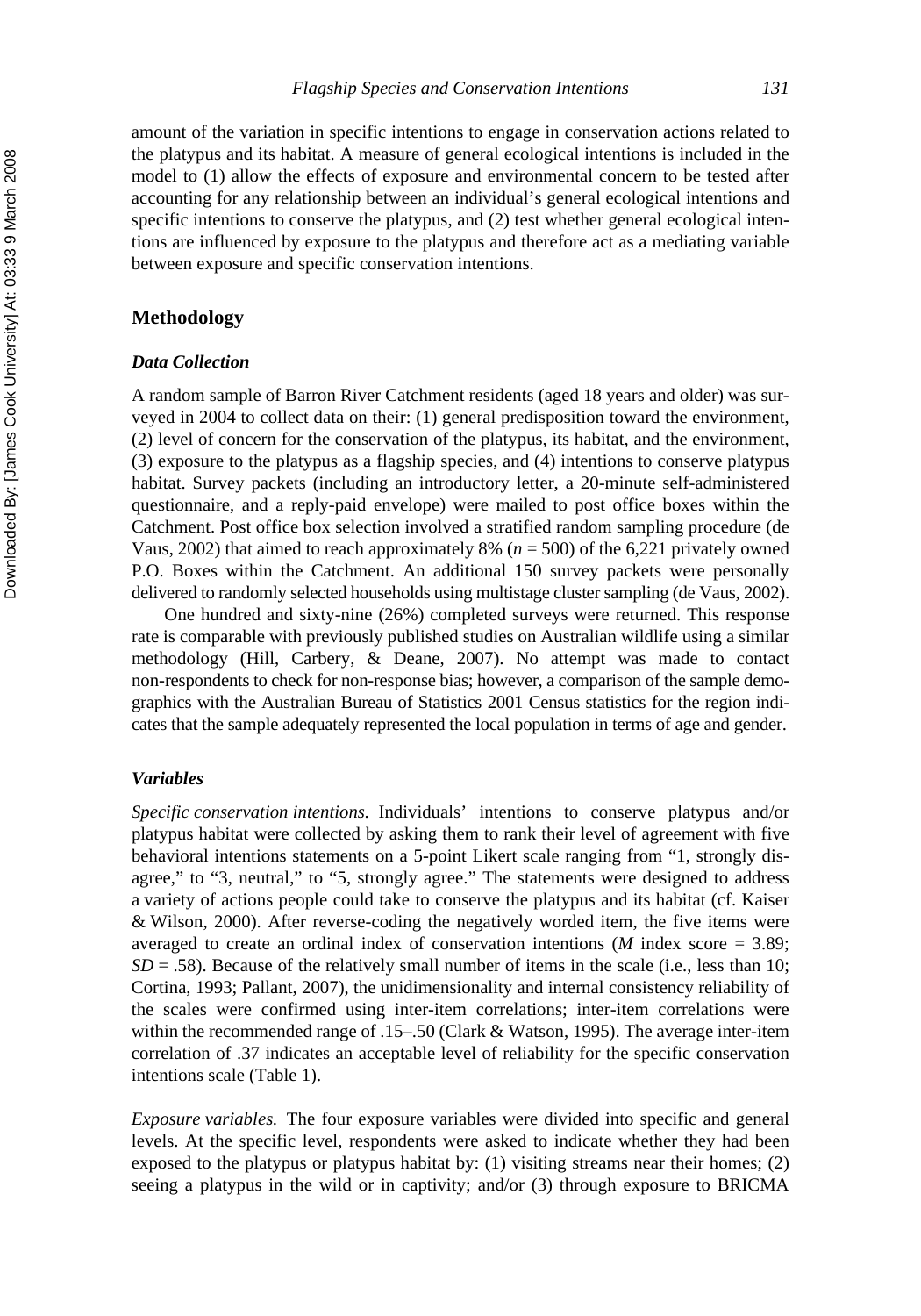| Table 1                                                                                       |
|-----------------------------------------------------------------------------------------------|
| Descriptive statistics for the scaled dependent variable: Intentions to conserve the platypus |
| and its habitat (Cronbach's $\alpha$ = 0.76, Average inter-item correlation = 0.37)           |

| Items in scale                                                                                                                          | $\boldsymbol{n}$ |                |     | Mean <sup>a</sup> SD Median <sup>a</sup> |
|-----------------------------------------------------------------------------------------------------------------------------------------|------------------|----------------|-----|------------------------------------------|
| I would be willing to spend some of my money/time to help<br>keep our local waterways as undisturbed as possible.                       | -168             | 3.49           | .83 | 3.0                                      |
| I would be willing to help plant trees along our local rivers.                                                                          | 169              | 3.75           | .85 | 4.0                                      |
| If I saw an injured platypus, I would do whatever I could to<br>help it.                                                                | - 169            | 4.33           | .74 | 4.0                                      |
| I would not protect platypus habitat if it interfered with my<br>ability to make money.                                                 | 169              | $3.85^{\rm a}$ | .80 | 4.0 <sup>a</sup>                         |
| During periods of low rainfall, I would be willing to reduce<br>my water intake to help ensure there is sufficient<br>platypus habitat. | - 169            | 4.01           | .80 | 4.0                                      |

<sup>a</sup>All responses have been coded such that 5 is the most environmentally oriented response. Accordingly, this item was reverse coded.

materials. At the general level, respondents were asked whether they have exposure through (4) involvement or membership in an environmental activity. Each exposure type was measured as a dichotomous variable (exposure/no exposure).

*Environmental concern variables.* Environmental concern was operationalized at the general and specific levels separately. For each, respondents were asked to rate their level of agreement (on a 5-point agreement scale) with two *Saliency*, three *Empathy*, and three *Responsibility* statements. When possible, the questions were worded after previously published studies (Davis, 1980; Mehrabian & Epstein, 1972). After reverse-coding negatively worded items, the items in each scale were averaged to provide separate ordinal measures of general (*M* index score  $= 4.05$ ; *SD*  $= .52$ ) and specific (*M* index score  $= 3.98$ ;  $SD = .60$ ) environmental concern. Inter-item correlations identified one specific saliency item that was not significantly correlated with the others. This item was dropped; the specific environmental concern scale has seven items. The subsequent internal consistency for both the general (average inter-item correlation = .29) and specific (average inter-item correlation = .36) levels of environmental concern are acceptable (Table 2).

*General ecological intentions variable.* Respondents' general intentions to engage in ecological behaviors were measured by asking them to rate their level of agreement (on the 5-point scale) with six statements about their general ecological behaviors and intentions to engage in environmental activities (cf. Kaiser & Wilson, 2000). The six items were averaged to create an index of general ecological intentions (*M* index score = 3.85;  $SD = .52$ ). The average inter-item correlation value of .22 shows that the internal consistency of this scale is acceptable (Table 3).

## *Analysis*

Prior to analysis, the ordinal measures of general and specific intentions and environmental concern were transformed into dichotomous variables. These transformations were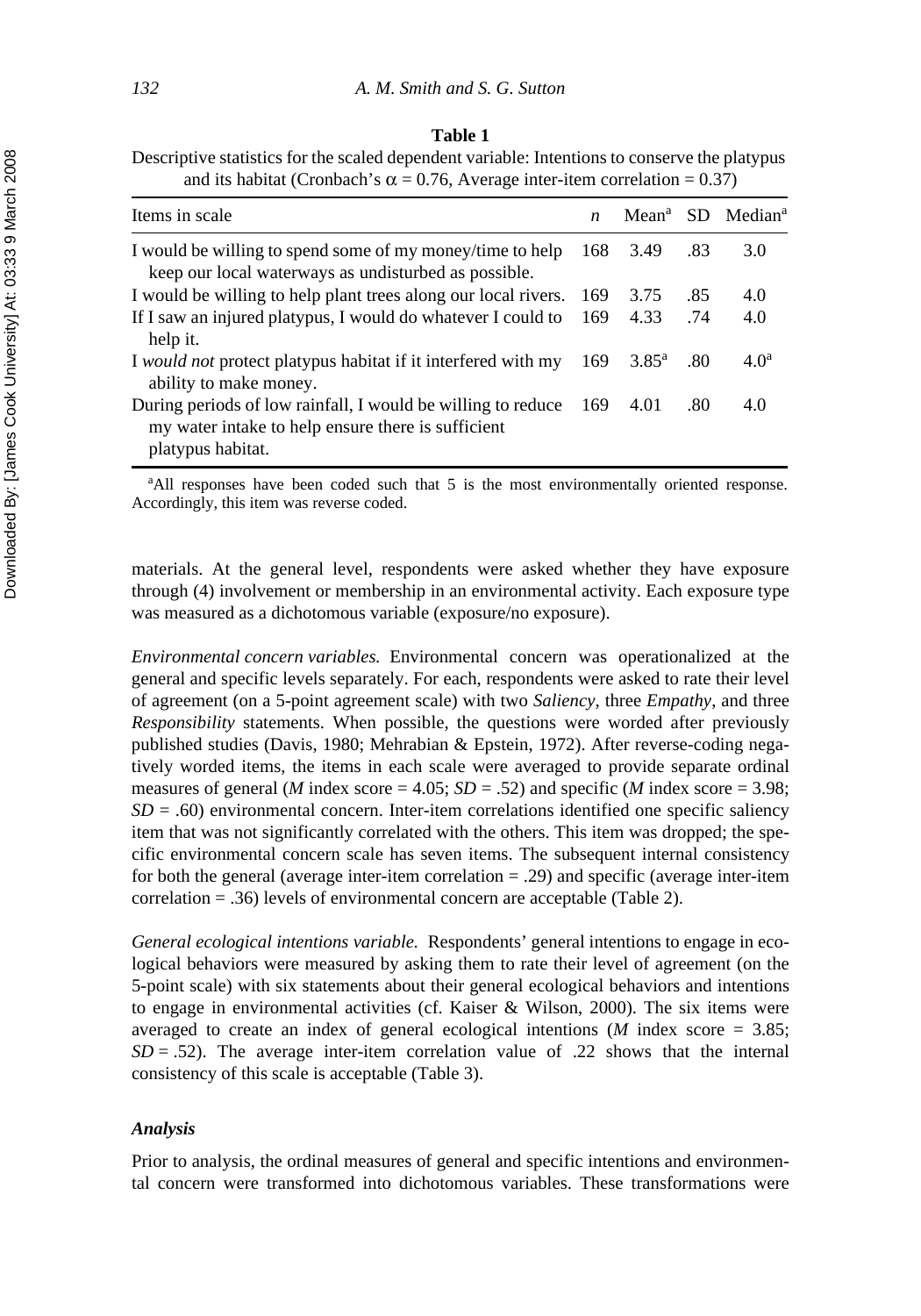Downloaded By: [James Cook University] At: 03:33 9 March 2008 Downloaded By: [James Cook University] At: 03:33 9 March 2008

| Type | Component                                       | Items in scale                                                                                                                                        | z   | Mean <sup>a</sup> | SD                    | Median <sup>a</sup> |
|------|-------------------------------------------------|-------------------------------------------------------------------------------------------------------------------------------------------------------|-----|-------------------|-----------------------|---------------------|
|      | Saliency                                        | Taking actions to protect the environment is among my top priorities.<br>General (Cronbach's $\alpha = 0.76$ , Average inter-item correlation = 0.29) | 69  | 3.64              | 88.                   | 4.0                 |
|      |                                                 | The state of the environment is not bad enough to need to take actions now.                                                                           | 167 | $4.35^a$          | $\ddot{s}$            | 4.0 <sup>a</sup>    |
|      | Empathy                                         | feel compassion for people less fortunate than myself.                                                                                                | 169 | 4.08              | .72                   | 4.0                 |
|      |                                                 | People make too much of an issue about the sensitivity and                                                                                            | 166 | $3.91^{a}$        | 107                   | 4.0 <sup>a</sup>    |
|      |                                                 | vulnerability of nature.                                                                                                                              |     |                   |                       |                     |
|      |                                                 | get very upset if I saw an injured animal.<br>I would                                                                                                 | 169 | 3.92              | $\overline{5}$        | $\frac{1}{4}$       |
|      | Responsibility                                  | Since future generations will be better able to deal with environmental                                                                               | 167 | $4.38^{a}$        | $\overline{6}$        | $5.0^{\circ}$       |
|      |                                                 | problems, we do not need to worry about these problems right now.                                                                                     |     |                   |                       |                     |
|      |                                                 | feel personally obligated to help care for the environment.                                                                                           | 169 | 3.91              | 82                    | 4.0                 |
|      |                                                 | feel that I am doing the right thing if I help care for the environment.                                                                              | 169 | 4.22              | 65                    | 4.0                 |
|      |                                                 | Specific (Cronbach's $\alpha = 0.85$ , Average inter-item correlation = 0.36)                                                                         |     |                   |                       |                     |
|      | Saliency                                        | I am concerned about the health of the platypus and its habitat.                                                                                      | 169 | 3.82              | 85                    | 4.0                 |
|      | Empathy                                         | see pollution in the local streams and rivers, I feel kind of<br>When I                                                                               | 169 | 4.00              | 78                    | 4.0                 |
|      |                                                 | protective towards these waterways.                                                                                                                   |     |                   |                       |                     |
|      |                                                 | People make too much of an issue about the feelings and needs of the platy-                                                                           | 169 | $3.73^{a}$        | 5                     | 4.0 <sup>a</sup>    |
|      |                                                 | pus.                                                                                                                                                  |     |                   |                       |                     |
|      |                                                 | get very upset if I saw an injured platypus.<br>[would                                                                                                | 169 | 4.02              | $\tilde{\mathcal{E}}$ | $\frac{1}{4}$       |
|      | Responsibility                                  | Everyone should share in keeping local streams and rivers healthy.                                                                                    | 169 | 4.27              | 72                    | 4.0                 |
|      |                                                 | I am doing the right thing if I took actions to protect the platypus.                                                                                 | 169 | 4.14              | 76                    | 4.0                 |
|      |                                                 | Protecting platypus habitat is not my responsibility.                                                                                                 | 168 | $3.86^{a}$        | 84                    | $4.0^{\rm a}$       |
|      | <sup>a</sup> All responses have been coded such | that 5 is the most environmentally oriented response. Accordingly, these items were reverse coded                                                     |     |                   |                       |                     |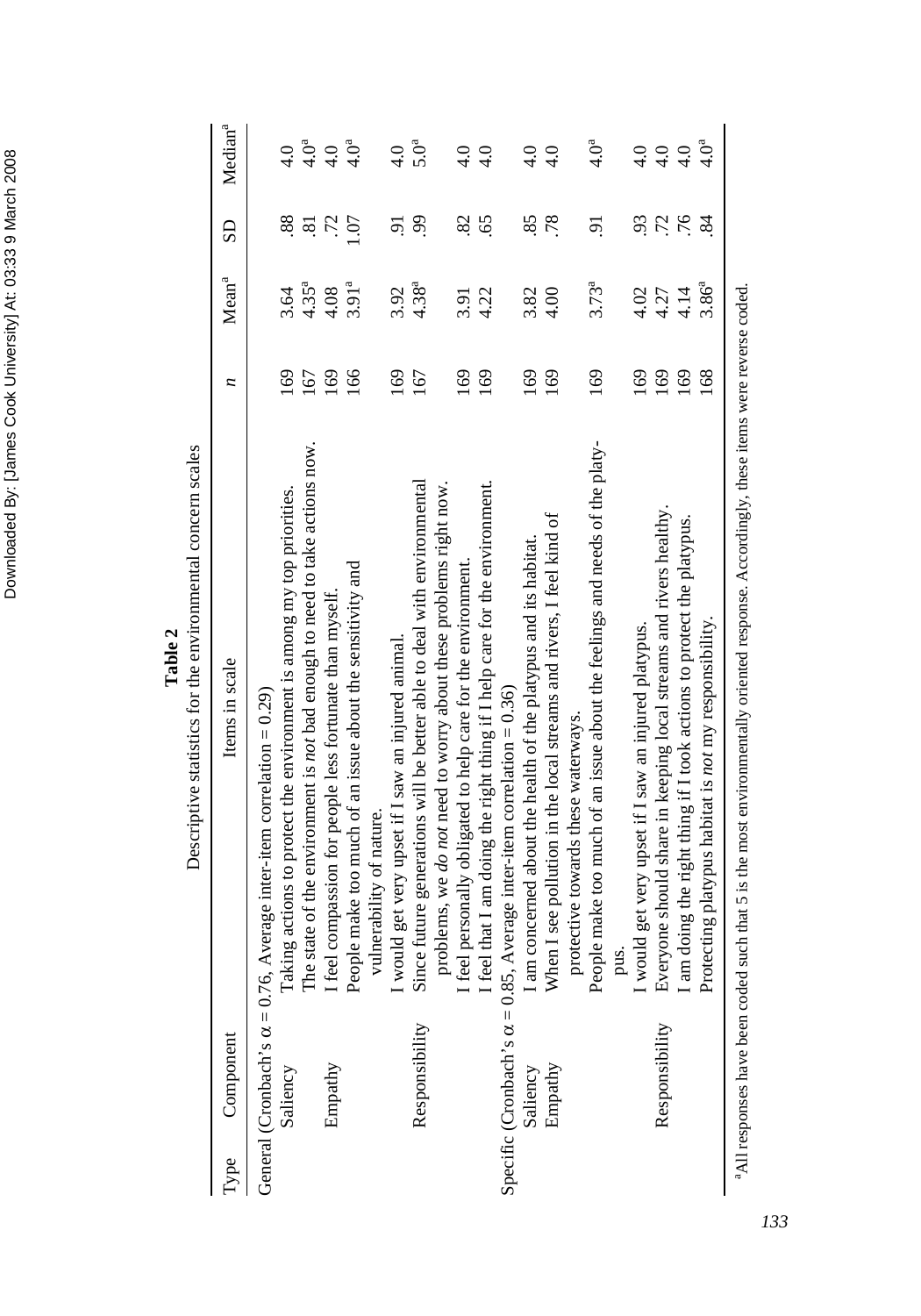| ∵able |  |
|-------|--|
|-------|--|

Descriptive statistics for general ecological intentions (Cronbach's  $\alpha$  = 0.58, Average inter-item correlation  $= 0.22$ )

| Items in scale                                                                                                                 | $\boldsymbol{n}$ | Mean <sup>a</sup> | SD.  | Median <sup>a</sup> |
|--------------------------------------------------------------------------------------------------------------------------------|------------------|-------------------|------|---------------------|
| I often talk with friends/family about problems/issues<br>related to the environment.                                          | 168              | 3.77              | .85  | 4.0                 |
| When I am in nature, I try to leave it as undisturbed as<br>possible.                                                          | 168              | 4.61              | .67  | 5.0                 |
| I always pick up rubbish I see in nature and put it in the bin. 169                                                            |                  | 3.98              | .85  | 4.0                 |
| If a forest impacted on by ability to earn a living, I would be $168$<br>prepared to cut it down.                              |                  | $3.85^{\rm a}$    | .92  | 4.0 <sup>a</sup>    |
| I would be willing to spend some of my money/time to<br>help improve river and stream habitats in other parts of<br>the world. | 167              | 3.04              | .96  | 3.0                 |
| I usually leave the tap running while I am brushing my teeth. 169                                                              |                  | $3.86^{\circ}$    | 1.13 | 4.0 <sup>a</sup>    |

<sup>a</sup>All responses have been coded such that 5 is the most environmentally oriented response. Accordingly, these items were reverse coded.

done because each variable had a skewed distribution; there were fewer responses in the lower categories. For each variable, a score of 3 or less (i.e., a stated neutrality or lack of intention or concern) was recoded to represent "no intention" (for specific and general intentions), or "not environmentally concerned" (for specific and general environmental concern). Scores of 4 or 5 (i.e., stated intention or concern) were recoded to represent "intention," or "environmentally concerned."

A series of logistic regression analyses were used to test the effects of exposure and environmental concern variables on the probability of having intentions to conserve the platypus and its habitat. Logistic regression analysis was chosen (a) for its flexibility to better handle categorical data that does not have to be normally distributed or of equal variance within each group and (b) because the distribution of responses for the dependent variable was expected to be nonlinear with one or more of the independent variables (Tabachnick & Fidell, 1996).

The logistic regression analyses to determine the best statistically significant  $(\alpha = 0.05)$  predictive model for the direct determinants of the dependent variable, intentions to conserve the platypus and its habitat (Figure 1), occurred in two stages. While controlling for the effects of general ecological intentions, the first stage of analysis considered the effects of the four exposure types and the general and specific levels of environmental concern on specific conservation intentions. The secondary path of analysis (testing for indirect effects of exposure on conservation intentions) considered the effects of each of the four exposure types on general ecological intentions and general and specific environmental concern.

# **Results**

Seventy-five percent  $(n = 126)$  of respondents were classified as having intentions to conserve the platypus and its habitat, and 79% ( $n = 133$ ) were classified as having a general propensity to engage in ecological behaviors. Eighty-three percent (*n* = 140) of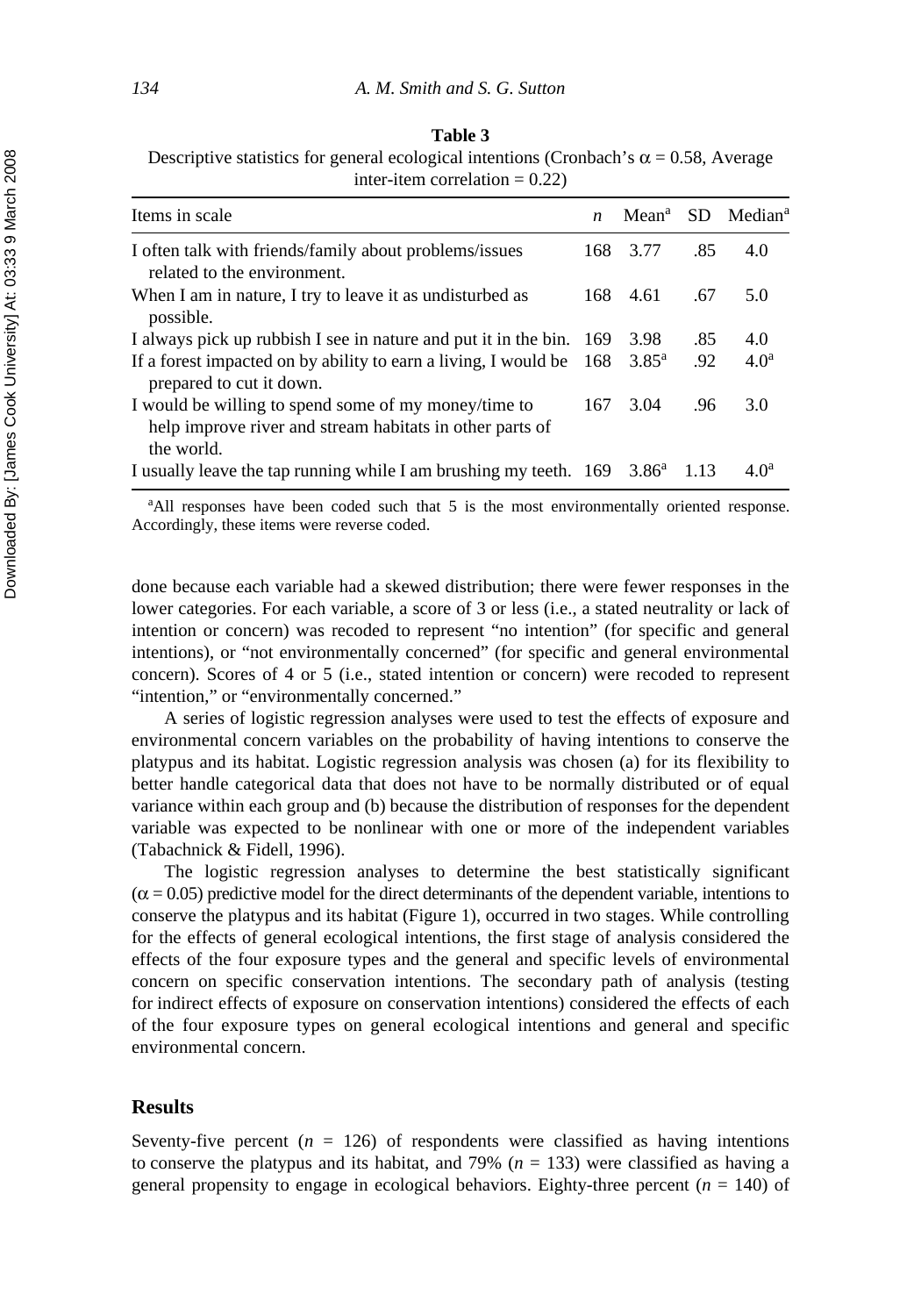| Results of the logistic regression analysis testing for significant effects of exposure types<br>and environmental concern variables on intentions to conserve the platypus and its habitat |    |       |           |        |            |      |  |
|---------------------------------------------------------------------------------------------------------------------------------------------------------------------------------------------|----|-------|-----------|--------|------------|------|--|
| Parameter                                                                                                                                                                                   | df | ß     | <b>SE</b> |        | $p$ -value | θ    |  |
| General ecological intentions                                                                                                                                                               |    | 2.047 | 0.580     | 12.444 | < 0.0005   | 7.74 |  |
| <b>Streams</b>                                                                                                                                                                              |    | 0.852 | 0.992     | 0.738  | 0.390      | 2.34 |  |
| Platypus                                                                                                                                                                                    |    | 0.307 | 0.720     | 0.182  | 0.670      | 1.36 |  |
| Environmental activities                                                                                                                                                                    |    | 1.249 | 0.767     | 2.650  | 0.104      | 3.49 |  |
| <b>BRICMA</b>                                                                                                                                                                               |    | 0.181 | 0.653     | 0.077  | 0.782      | 1.20 |  |
| Specific environmental concern                                                                                                                                                              |    | 0.756 | 0.174     | 18.836 | < 0.0005   | 2.13 |  |
| General environmental concern                                                                                                                                                               |    | 1.071 | 0.717     | 2.232  | 0.135      | 2.92 |  |

**Table 4**

Results of the logistic regression analysis testing for significant effects of exposure types

 $n = 156$ .

Model  $\chi^2$  = 74.865; *df* = 7; *p* < .0005.

Overall concordance = 86.5%.

respondents were classified as being specifically concerned about the welfare of the platypus and its habitat, compared to  $85\%$  ( $n = 144$ ) of respondents who were concerned about the environment in general. Most respondents had been exposed to the platypus (85%;  $n = 144$ ) and its habitat (95%;  $n = 161$ ); however, only a minority of respondents were involved in other environmental activities  $(26\%; n = 41)$  or had been exposed to BRICMA and their educational materials  $(30\% : n = 48)$ .

Results of the logistic regression analysis testing the effects of exposure, environmental concern, and general ecological intentions on intentions to conserve the platypus and its habitat are presented in Table 4. The only variables found to influence intentions to conserve the platypus were specific environmental concern and general ecological intentions. After accounting for individuals' general ecological intentions (which increased the odds of an individual having an intention to conserve the platypus and its habitat by 7.74 times), the odds of an individual having intentions to conserve the platypus and its habitat are 2.13 times higher for those who are specifically concerned about the platypus and its habitat than those who were not. There was no significant effect of any of the four exposure types on intentions to conserve the platypus and its habitat. This model successfully predicted 86.5% of the cases.

Results of the logistic regression analysis testing the effects of each of the four exposure types on general ecological intentions and general and specific environmental concern are presented in Table 5. Out of all of the possible effects tested, only one was significant. The odds of an individual being specifically concerned about the platypus and its habitat increased 5.51 times with exposure to BRICMA.

# **Discussion**

Through an investigation of the effects of exposure to the platypus and its habitat, environmental concern, and general ecological intentions on intentions to engage in conservationoriented behavior toward the platypus, this study identified empirical support for the hypothesis posed by the flagship species literature that exposure to a flagship species heightens concern and ultimately leads to conservation actions (Bowen-Jones & Entwistle, 2002; Dietz et al., 1994; Leader-Williams & Dublin, 2000; Myers & Saunders,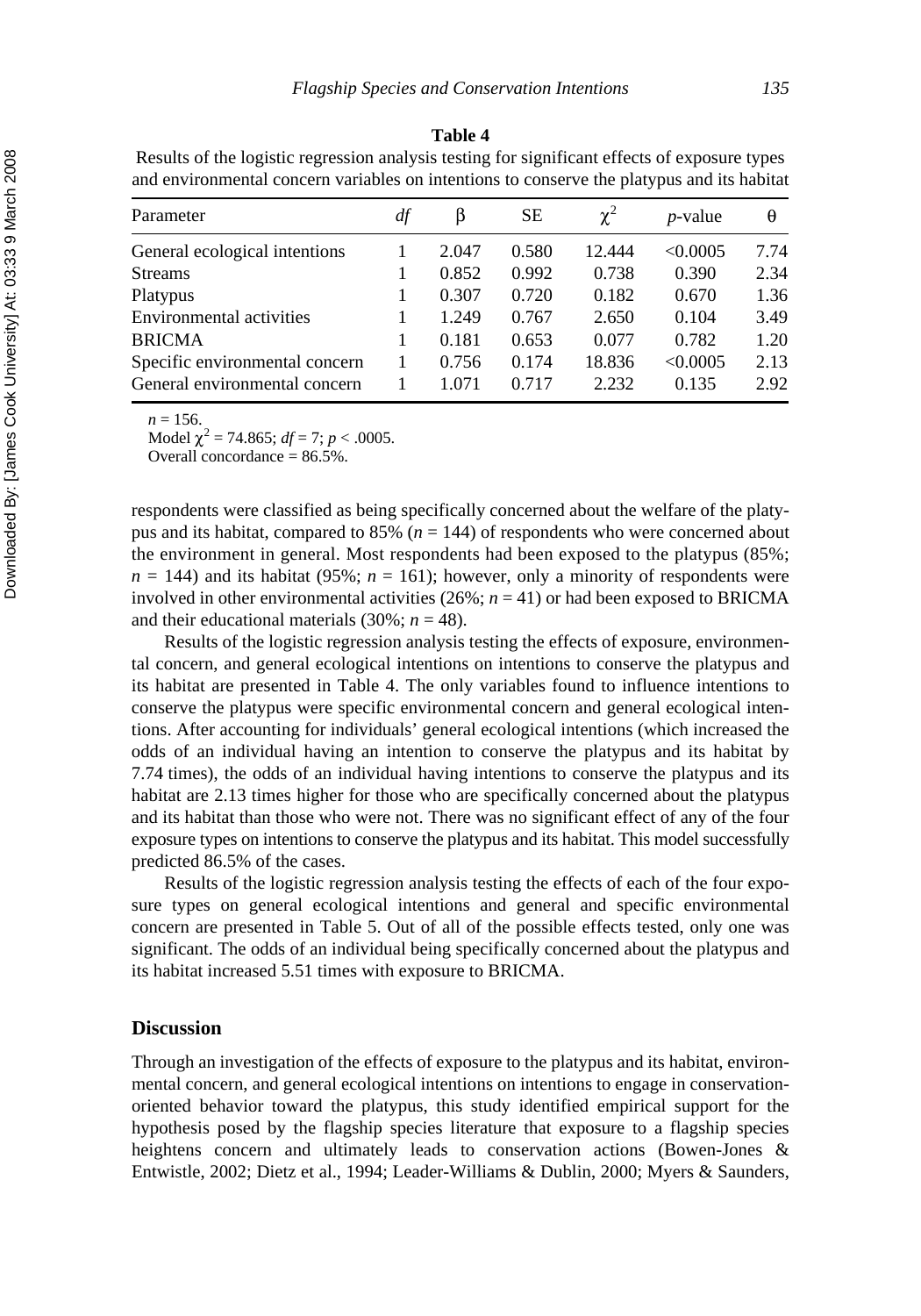| anıe |  |
|------|--|
|------|--|

Results of the logistic regression analysis testing for the effects of exposure types on environmental concern variables and general ecological intentions

|                                             | Dependent variable |           |           |          |                 |       |
|---------------------------------------------|--------------------|-----------|-----------|----------|-----------------|-------|
| Independent variable                        | df                 | β         | SЕ        | $\chi^2$ | <i>p</i> -value | θ     |
| General Environmental Concern <sup>1</sup>  |                    |           |           |          |                 |       |
| <b>Streams</b>                              | 1                  | $-19.778$ | 14185.548 | 0.000    | 0.999           | 0.000 |
| Platypus                                    | 1                  | $-0.082$  | 0.684     | 0.014    | 0.905           | 0.921 |
| Environmental activities                    | 1                  | 1.308     | 0.785     | 2.780    | 0.095           | 3.701 |
| <b>BRICMA</b>                               | 1                  | 0.516     | 0.606     | 0.726    | 0.394           | 1.676 |
| Specific Environmental Concern <sup>2</sup> |                    |           |           |          |                 |       |
| <b>Streams</b>                              | 1                  | $-0.752$  | 1.107     | 0.461    | 0.497           | 0.472 |
| Platypus                                    | 1                  | $-0.340$  | 0.682     | 0.248    | 0.619           | 0.712 |
| Environmental activities                    | 1                  | 0.749     | 0.669     | 1.252    | 0.263           | 2.114 |
| <b>BRICMA</b>                               |                    | 1.707     | 0.774     | 4.869    | 0.027           | 5.513 |
| General Ecological Intentions <sup>3</sup>  |                    |           |           |          |                 |       |
| <b>Streams</b>                              | 1                  | 0.499     | 0.773     | 0.417    | 0.518           | 1.647 |
| Platypus                                    | 1                  | $-0.238$  | 0.605     | 0.154    | 0.694           | 0.789 |
| Environmental activities                    | 1                  | 0.633     | 0.547     | 1.340    | 0.247           | 1.884 |
| <b>BRICMA</b>                               | 1                  | 0.728     | 0.508     | 2.052    | 0.152           | 2.071 |
|                                             |                    |           |           |          |                 |       |

<sup>1</sup> $n = 156$ ; Model  $\chi^2 = 8.327$ ; *df* = 4; *p* = .080; Overall concordance = 85.9%.<br>
<sup>2</sup> $n = 156$ ; Model  $\chi^2 = 11.136$ ; *df* = 4; *p* < .05; Overall concordance = 83.3%.

 $\frac{a}{r^2} = 156$ ; Model  $\chi^2 = 11.136$ ;  $df = 4$ ;  $p < .05$ ; Overall concordance = 83.3%.

 $n = 156$ ; Model  $\chi^2 = 6.224$ ;  $df = 4$ ;  $p = .183$ ; Overall concordance = 77.6%.

2002; Walpole & Leader-Williams, 2002; Zhi et al., 2000). After accounting for individuals' general ecological intentions, specific concern for the platypus and its habitat was the only significant predictor of intentions to conserve the platypus and its habitat. However, specific concern for the platypus and its habitat was significantly increased with exposure to BRICMA materials. This indirect effect of exposure to BRICMA materials is consistent with the findings of previous studies examining the effects of educational tools focusing on a flagship species (e.g., Dietz et al., 1994). These findings suggest that further research is needed to identify (1) those specific educational tools that are effective in influencing heightened concern for the behavioral intention target and (2) the most effective means of distributing these tools to the broader public.

The lack of predictive capabilities for exposure to the platypus and its stream habitat counter previous studies that have shown that exposure to wildlife and nature increase concern (Myers & Saunders; Schultz, 2000; Vaske & Kobrin, 2001) and ecological intentions (Bogner, 1998; Dietz et al., 1994; Kals et al., 1999; Vaske & Kobrin, 2001). However, the literature also suggests that it is the *quality* of these experiences, as measured by (1) direct experiences (Myers & Saunders, 2002), (2) what a person currently values (Schultz, 2000), and (3) the sense of emotional connection with the particular natural element (Kals et al., 1999; Vaske & Kobrin, 2001), that effect behavioral intentions. Future research aimed at understanding the efficacy of flagship species in the formation of conservation intentions should endeavor to include a measure of the personal meaning behind the exposure to the species and its habitat.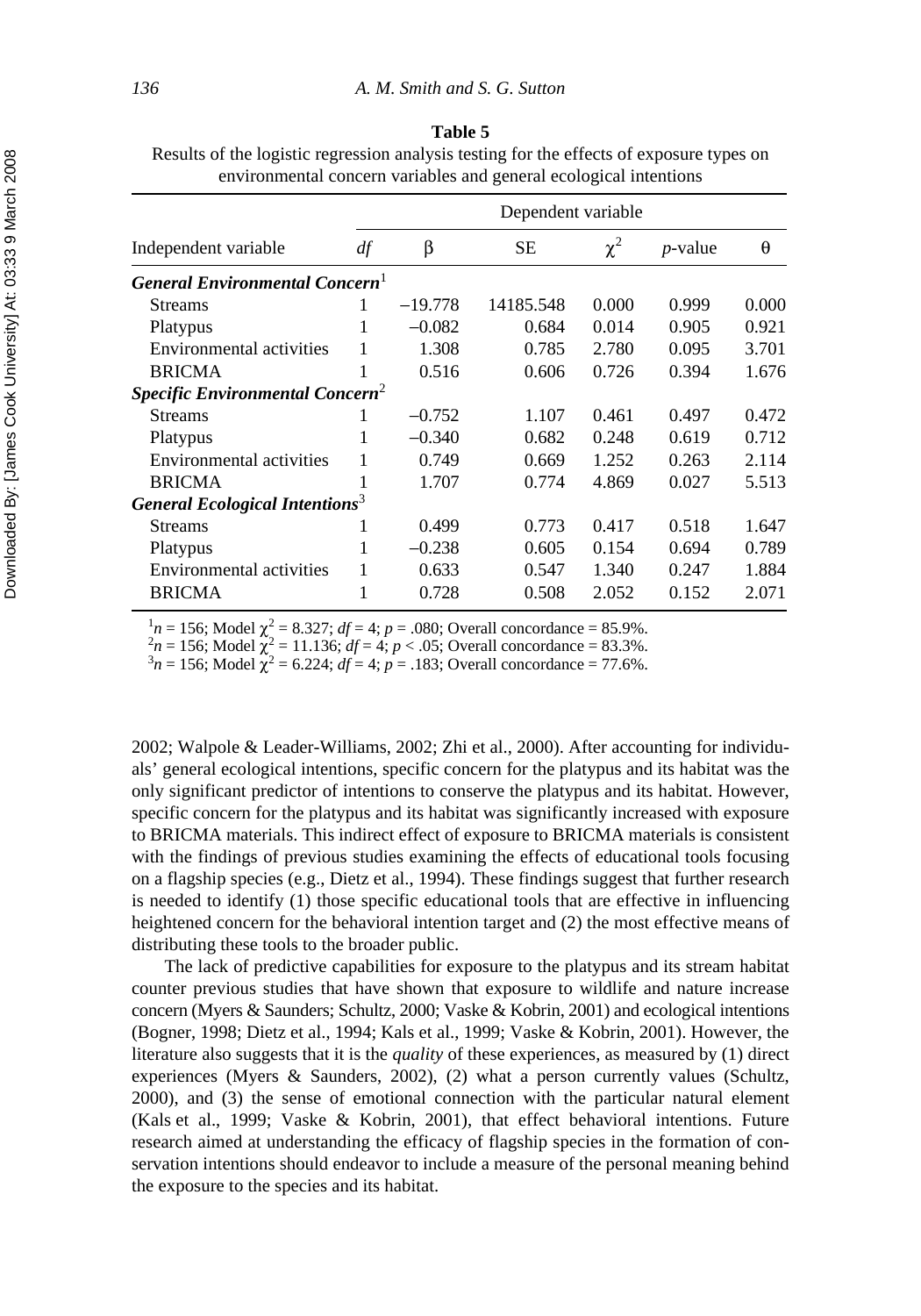The lack of predictive abilities for the general exposure type (involvement in environmental activities) and general environmental concern provide further support for the importance of conceptualizing the predictors of a specific behavioral intention at the same level of specificity (Ajzen & Fishbein, 1980, 2000, 2005; Bamberg, 2003). This study found that exposure specific to the platypus or its habitat were not significant predictors of specific concern or intentions. Rather, this study showed that only the most specific exposure type tested, BRICMA's educational materials, heightened concern for the conservation of the species and ultimately led to intentions to conserve the platypus and its habitat.

A number of methodological issues must be considered when interpreting the results of this study. First, the survey's low response rate raises the question of how representative the respondents are of the target population. Although comparisons with census data indicate the sample is representative in terms of age and gender, it is not known how the sample compares to the target population in terms of the variables of interest in this study (i.e., intentions, exposure to platypus, environmental concern, etc.). Responses for the intention and environmental concern components had an environmentally oriented skew, suggesting that individuals who volunteered to complete this survey were either already environmentally conscientious, or that their responses may have been subject to demand characteristics (Bordens & Abbott, 1999) or social desirability bias (King & Bruner, 2000). Such biases would make it more difficult to detect a relationship between intentions and the predictor variables and reduce the likelihood that reported intentions will translate into actual behavior in all cases (Ajzen & Fishbein, 2005). Second, to adjust for the environmentally oriented skewed responses, the ordinal variables were dichotomized prior to analysis. This resulted in some loss of information about the strength of individuals' environmental concern and intentions, which may have reduced the power of the analysis to detect smaller effects. Collectively, these issues of a low response rate, a skewed number of environmental responses, and a decrease in power, show that caution should be exercised in generalizing these results to other flagship species and contexts beyond this study.

After accounting for the effects of general ecological intentions, this study found support for the theoretical framework adopted by the flagship species literature; exposure to educational materials promoting the platypus as a flagship species heightened concern specific to the species, and ultimately led to conservation intentions. There are, however, many other theories on ecological behavior formation, such as the Theory of Planned Behavior (Ajzen, 1991), Rational-Economic Models, and Social-Dilemmas Models (Kurz, 2002; see also Vining & Ebreo, 2002), which collectively suggest that there are many other factors that can play a role in the formation of ecological intentions and behavior. Other commonly hypothesized determinants of ecological intentions not studied here are economic cost-benefits (Kurz, 2002), knowledge (Kaiser & Fuhrer, 2003; Kaiser, Ranney, et al., 1999; Kaiser, Wolfing, & Fuhrer, 1999), subjective norms (Ajzen & Fishbein, 1980, 2005; Zinn, Manfredo, Vaske, & Wittmann, 1998), and moral norms (Ajzen, 1991; Opotow & Weiss, 2000; Schwartz, 1970). Future research on the influence of flagship species on conservation intentions and behavior would benefit from considering some of these other potential determinants of ecological intention and behavior.

This study provided empirical support and further explanation for the hypothesis that exposure to a flagship species heightens concern and ultimately leads to conservation intentions. These results provide researchers with a baseline understanding of the mechanisms behind which a flagship species is capable of motivating conservation intentions and behaviors, and has hopefully stimulated further research in this area. It is hoped that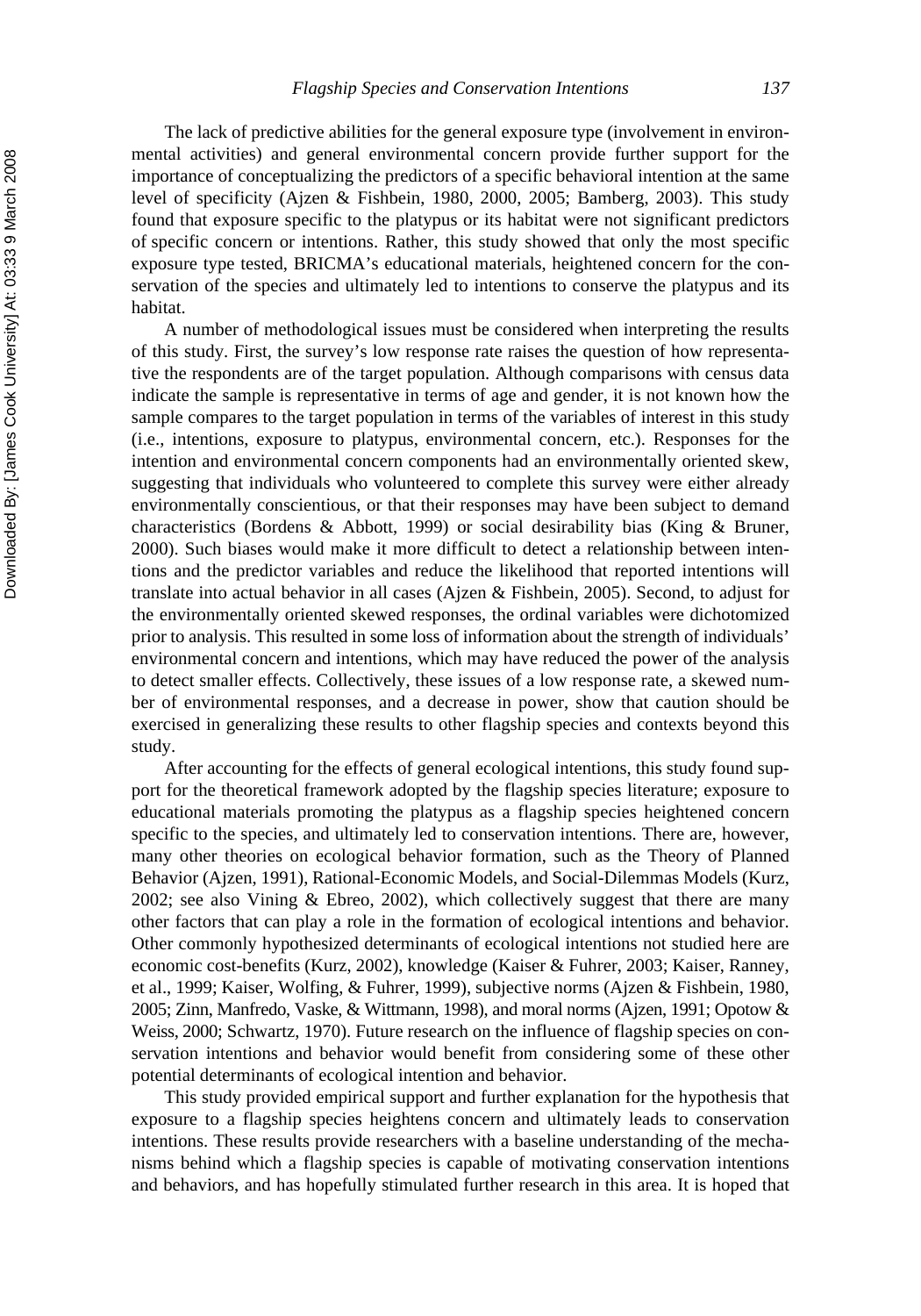these findings will encourage managers using flagship motivational tools to continue to: (1) find ways to improve their educational materials promoting the conservation of a flagship species and (2) identify other methods to evoke feelings of concern specific to the flagship species.

# **References**

- Abdul-Muhmin, A. G. (2007). Explaining consumers' willingness to be environmentally friendly. *International Journal of Consumer Studies, 31,* 237–247.
- Ajzen, I. (1991). The theory of planned behavior. *Organizational Behavior and Human Decision Processes, 50,* 179–211.
- Ajzen, I., & Fishbein, M. (1980). *Understanding attitudes and predicting social behavior.* Englewood Cliffs, NJ: Prentice Hall, Inc.
- Ajzen, I., & Fishbein, M. (2000). Attitudes and the attitude-behavior relation: Reasoned and automatic processes. In W. Stroebe & M. Hewstone (Eds.), *European review of social psychology* (pp. 1–33). Chichester, England: John Wiley & Sons.
- Ajzen, I., & Fishbein, M. (2005). The influence of attitudes on behavior. In D. Albarracin, B. T. Johnson, & M. P. Zanna (Eds.), *The handbook of attitudes* (pp. 173–221). Mahwah, NJ: Erlbaum.
- Bamberg, S. (2003). How does environmental concern influence specific environmentally related behaviors? A new answer to an old question. *Journal of Environmental Psychology, 23,* 21–32.
- Bentrupperbäumer, J. M. (1997). *Reciprocal ecosystem impact and behavioural interactions between cassowaries, Casuarius casuarius, and humans, Homo sapiens.* Unpublished doctoral dissertation, James Cook University, Townsville, Queensland, Australia.
- Bogner, F. X. (1998). The influence of short-term outdoor ecology education on long-term variables of environmental perspective. *The Journal of Environmental Education, 29*(4), 17–29.
- Bordens, K. S., & Abbott, B. B. (1999). *Research design and methods: A process approach.* Mountain View, CA: Mayfield Publishing Company.
- Bowen-Jones, E., & Entwistle, A. (2002). Identifying appropriate flagship species: The importance of culture and local contexts. *Oryx, 36*(2), 189–195.
- Caro, T. M., & O'Doherty, G. (1999). On the use of surrogate species in conservation biology. *Conservation Biology, 13*, 805–814.
- Clark, L. A., & Watson, D. (1995). Constructing validity: Basic issues in objective scale development. *Psychological Assessment, 7*(3), 309–319.
- Cortina, J. M. (1993). What is coefficient alpha? An examination of theory and applications. *Journal of Applied Psychology, 78,* 98–104.
- Davis, M. H. (1980). A multidimensional approach to individual differences in empathy. *JSAS Catalog of Selected Documents in Psychology, 10*(4), 85.
- Davis, M. H. (1983). The effects of dispositional empathy on emotional reactions and helping: A multidimensional approach. *Journal of Personality, 51*(2), 167–184.
- de Vaus, D. A. (2002). *Surveys in social research* (5th ed.). Crows Nest, NSW, Australia: Allen & Unwin.
- Dietz, J. M., Dietz, L. A., & Nagagata, E. Y. (1994). The effective use of flagship species for conservation of biodiversity: The example of lion tamarins in Brazil. In P. J. S. Olney, G. M. Mace, & A. T. C. Feistner (Eds.), *Creative conservation: Interactive management of wild and captive animals* (pp. 32–49). London: Chapman & Hall.
- Eagly, A. H., & Chaiken, S. (1993). *The psychology of attitudes.* Fort Worth, TX: Harcourt Brace Jovanovich College Publishers.
- Eisenberg, N., & Miller, P. A. (1987). The relation of empathy to prosocial and related behaviors. *Psychological Bulletin, 101*(1), 91–119.
- Entwistle, A. C., & Stephenson, P. J. (2000). Small mammals and the conservation agenda. In A. Entwistle & N. Dunston (Eds.), *Priorities for the conservation of mammalian diversity: Has the panda had its day?* (pp. 119–139). Cambridge: Cambridge University Press.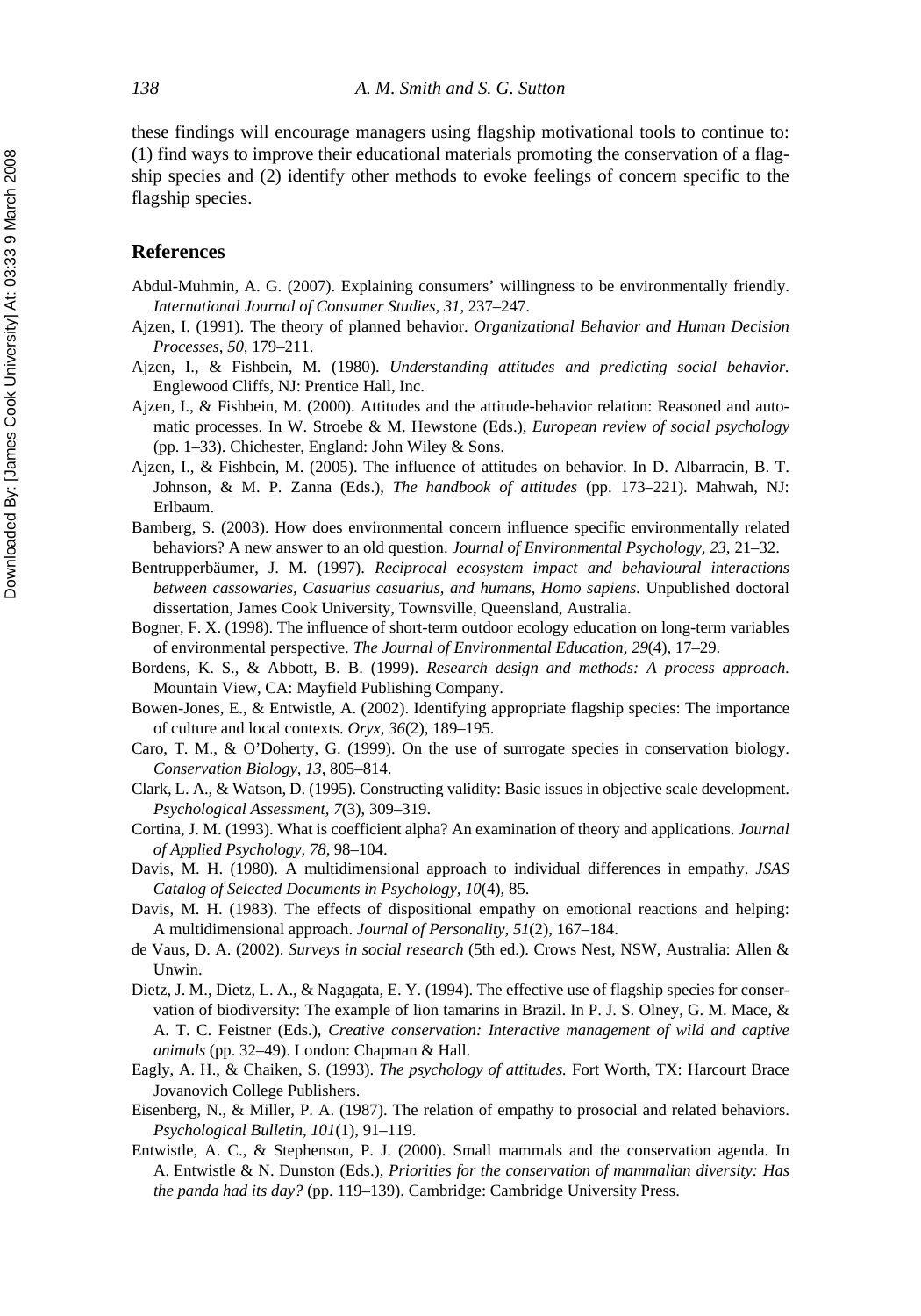- Fazio, R. H., & Zanna, M. P. (1978). On the predictive validity of attitudes: The roles of direct experience and confidence. *Journal of Personality, 46*(2), 228–243.
- Finger, M. (1994). From knowledge to action? Exploring the relationships between environmental experiences, learning and behavior. *Journal of Social Issues, 50*(3), 144–160.
- Fransson, N., & Gärling, T. (1999). Environmental concern: Conceptual definitions, measurement methods, and research findings. *Journal of Environmental Psychology, 19,* 369–382.
- Gärling, T., Fujii, S., Gärling, A., & Jakobsson, C. (2003). Moderating effects of social value orientation on determinants of proenvironmental behavior intention. *Journal of Environmental Psychology, 23*(1), 1–9.
- Ginsberg, J. R. (2001). Flagship panda. *TRENDS in Ecology & Evolution, 16*(1), 56–57.
- Hill, N. J., Carbery, K. A., & Deane, E. M. (2007). Human-possum conflict in urban Sydney, Australia: Public perceptions and implications for species management. *Human Dimensions of Wildlife, 12,* 101–113.
- Hines, J. M., Hungerford, H. R., & Tomera, A. N. (1987). Analysis and synthesis of research on responsible environmental behavior: A meta-analysis. *Journal of Environmental Education, 18*(2), 1–8.
- Kahn, P. H., Jr. (2003). The development of environmental moral identity. In S. Clayton & S. Opotow (Eds.), *Identity and the natural environment* (pp. 113–134). Cambridge, MA: MIT Press.
- Kaiser, F. G., & Fuhrer, U. (2003). Ecological behavior's dependency on different forms of knowledge. *Applied Psychology: An International Review, 52*(4), 598–613.
- Kaiser, F. G., Ranney, M., Hartig, T., & Bowler, P. A. (1999). Ecological behavior, environmental attitude, and feelings of responsibility for the environment. *European Psychologist, 4*(2), 59–74.
- Kaiser, F. G., & Shimoda, T. A. (1999). Responsibility as a predictor of ecological behavior. *Journal of Environmental Psychology, 19,* 243–253.
- Kaiser, F. G., & Wilson, M. (2000). Assessing people's general ecological behavior: A crosscultural measure. *Journal of Applied Social Psychology, 30*(5), 952–978.
- Kaiser, F. G., Wolfing, S., & Fuhrer, U. (1999). Environmental attitude and ecological behaviour. *Journal of Environmental Psychology, 19,* 1–19.
- Kals, E., Schumacher, D., & Montada, L. (1999). Emotional affinity toward nature as a motivational basis to protect nature. *Environment and Behavior, 31*(2), 178–202.
- King, M. F., & Bruner, G. C. (2000). Social desirability bias: A neglected aspect of validity testing. *Psychology and Marketing, 17*(2), 79–103.
- Knussen, C., Yule, F., MacKenzie, J., & Wells, M. (2004). An analysis of intentions to recycle household waste: The roles of past behaviour, perceived habit, and perceived lack of facilities. *Journal of Environmental Psychology, 24,* 237–246.
- Kurz, T. (2002). The psychology of environmentally sustainable behavior: Fitting together pieces of the puzzle. *Analyses of Social Issues and Public Policy, 2*(1), 257–278.
- Leader-Williams, N., & Dublin, H. T. (2000). Charismatic megafauna as 'flagship species.' In A. Entwistle & N. Dunston (Eds.), *Priorities for the conservation of mammalian diversity: Has the panda had its day?* (pp. 53–81). Cambridge: Cambridge University Press.
- McKenzie-Mohr, D. (2000). Fostering sustainable behavior through community-based social marketing. *American Psychologist, 55*(5), 531–537.
- Mehrabian, A., & Epstein, N. (1972). A measure of emotional empathy. *Journal of Personality, 40,* 525–543.
- Monroe, M. C. (2003). Two avenues for encouraging conservation behaviors. *Human Ecology Review, 10*(2), 113–125.
- Myers, O. E., Jr., & Saunders, C. D. (2002). Animals as links toward developing caring relationships with the natural world. In P. H. Kahn Jr. & S. R. Kellert (Eds.), *Children and nature: Psychological, sociocultural and evolutionary investigations* (pp. 155–178). Cambridge, MA: The MIT Press.
- Opotow, S., & Weiss, L. (2000). Denial and the process of moral exclusion in environmental conflict. *Journal of Social Issues, 56*(3), 475–490.
- Pallant, J. (2007). *SPSS survival manual* (3rd ed.). New York: McGraw Hill.
- Schultz, P. W. (2000). Empathizing with nature: The effects of perspective taking on concern for environmental issues. *Journal of Social Issues, 56*(3), 391–406.